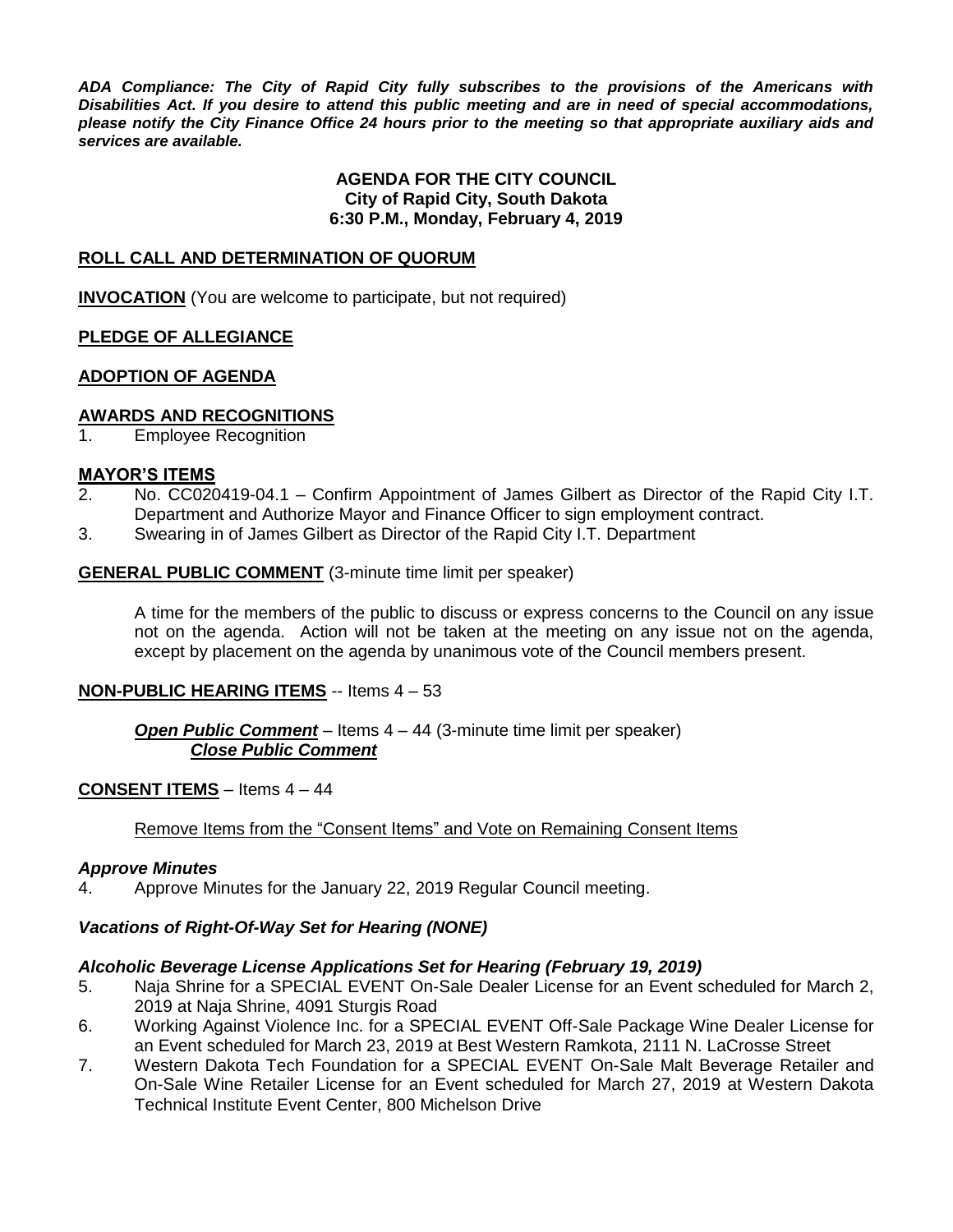- 8. Rapid City Chamber of Commerce for a SPECIAL EVENT On-Sale Malt Beverage Retailer and On-Sale Wine Retailer License for an Event scheduled for March 12, 2019 at Western Dakota Tech Event Center, 800 Michelson Drive
- 9. Rapid City Chamber of Commerce for a SPECIAL EVENT On-Sale Malt Beverage Retailer and On-Sale Wine Retailer License for an Event scheduled for March 21, 2019 at Liberty Superstores, 600 Cambell Street
- 10. Rapid City Chamber of Commerce for a SPECIAL EVENT Off-Sale Package Wine Dealer and Off-Sale Package Malt Beverage Dealer License for an Event scheduled for May 4, 2019 at Best Western Ramkota, 2111 N. LaCrosse Street
- 11. Rapid City Chamber of Commerce for a SPECIAL EVENT On-Sale Malt Beverage Retailer and On-Sale Wine Retailer License for an Event scheduled for May 14, 2019 at Mt. Rushmore Society, 830 Main Street
- 12. Rapid City Chamber of Commerce for a SPECIAL EVENT On-Sale Malt Beverage Retailer and On-Sale Wine Retailer License for an Event scheduled for June 11, 2019 at West River Electric Association, 3250 E Hwy 44

## *Public Works Committee Consent Items*

- 13. PW012919-02: Request Authorization to Seek Proposals for Engineering Services for St. Cloud Street Reconstruction – 5th Street to Highland Court, Project No. 19-2487 / CIP No. 51036
- 14. PW012919-03: Authorize Mayor and Finance Officer to Sign an Amendment to the Agreement between the City of Rapid City and FMG Engineering, Inc. for Disk Drive and Haines Avenue Intersection, Project No. 16-2347 / CIP No. 51121, for an increase of \$12,180.00 and to amend the project completion date.
- 15. PW012919-05: Authorize staff to advertise for 2019 Street Patching Project No. 18-2469 / CIP 50844 for \$290,000.
- 16. PW012919-06: Authorize Mayor and Finance Officer to Sign Resolution No. 2019-011 Construction Fee Resolution for Soccer Complex Water Oversize – Per Acre Fee, Project No 12- 1849.
- 17. PW012919-07: Authorize Mayor and Finance Officer to sign Consent to Assignment for assignment of a contract for Water Rights Acquisition Assistance, Project No. 16-2314, CIP No. 50303 from RE/SPEC, Inc. to RESPEC Company, LLC
- 18. PW012919-08: Authorize Mayor and Finance Officer to sign the Professional Services Agreement with Sperlich Consulting, Inc. for Engineering Services for Hanover Drive Drainage Crossing, Project No.18-22460 / CIP No. 51204 in the amount of \$23,162.50.
- 19. PW012919-09: Authorize Mayor and Finance Officer to Sign Real Property Purchase Agreement between the City of Rapid City and Just Jones'n LLC for the property at 103 E. Anamosa Street in the amount of: \$61,500 and to sign all necessary paperwork to effectuate the sale.
- 20. PW012919-10: Authorize Mayor and Finance Officer to Sign Real Property Purchase Agreement between the City of Rapid City and Antoinette and Don Fuller for Lot 1 of Block 7 of Priariefire Subdivision, located in the NE ¼ of Section 26, T1N, R8E, BHM, Pennington County, South Dakota, in the amount of \$15,000 and to sign all necessary paperwork to effectuate the sale.
- 21. PW012919-11: Authorize Mayor and Finance Officer to sign Amendment No. 1 to the Agreement between the City of Rapid City and Black & Veatch Corporation for Master Planning Professional Services for the Water Utility System Master Plan Update / Model Recalibration, Project No 14- 2141 / CIP 50817.
- 22. PW012919-13: Approve Change Order #6F to RCS Construction, Inc. for E Idaho, E Nevada, Ivy Ave Street and Utility Reconstruction and Meade/Hawthorne Drainage Element 221 Improvements Project, Project # 15-2253/CIP 54213.1B for a decrease of \$107,336.96.
- 23. PW012919-14: Approve Change Order #1 to RCS Construction, Inc. for Reservoir Road Trunk Sewer Extension, Project # 15-2315/CIP 50328.1 for a decrease of \$33,530.90.
- 24. PW012919-15: Approve Change Order #3 to Western Construction, Inc. for Catron Boulevard Widening Project, Project # 16-2343/CIP 5115 for a decrease of \$80,557.82.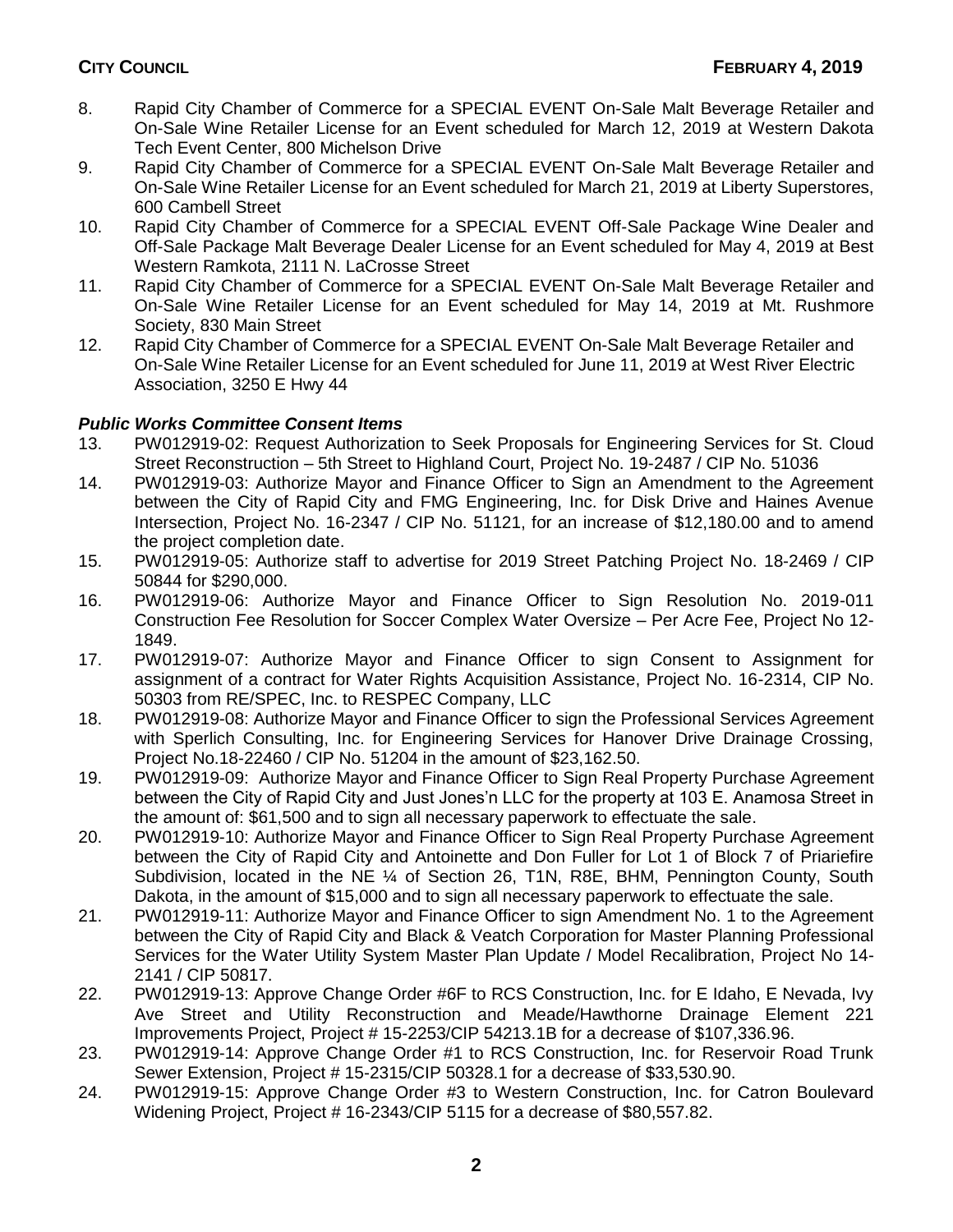- 25. PW012919-16: Approve Change Order #1 to Western Construction, Inc. for Pavement Rehabilitation Project East Saint Joseph Street Overlay, Project # 17-2363/CIP 51161 for a decrease of \$43,198.87.
- 26. PW012919-17: Approve Change Order #1 to Semmler Manufacturing, Inc. for Parkview ASA Bathroom/Concessions, Project # 17-2393 for an increase of \$4,285.00.
- 27. PW012919-18: Authorization for Mayor and Finance Officer to sign Amendment 1 to the Construction Professional Services agreement between City of Rapid City and Sperlich Consulting, Inc. for E. Idaho Street, E. Nevada Street, Ivy Avenue Street and Utility Reconstruction and Meade/Hawthorne Drainage Element 221 Improvements. Project # 15- 2253/CIP No. 50421.3-1B. Total of amendment one \$18,215.00.
- 28. PW012919-12: Authorize Mayor and Finance Officer to sign Professional Services Agreement with American Engineering and Testing Inc. in the amount of \$97,447.17 for the 2019 Environmental Monitoring Contract Renewal for services at the Landfill and MRF.
- 29. PW012919-19: Request for Advertising Authority for Roadway Deicer Sodium Chloride for Streets Division.
- 30. PW012919-01: Authorize staff to advertise for Design-Build fire suppression systems in the Parks and Recreation Office in Halley Park, the Concession Building in Dinosaur Park and in the Clubhouses at Meadowbrook and Executive Golf Courses, for an estimated cost of \$200,000.
- 31. PW012919-04: Authorize Staff to Purchase a 2019 S595 Bobcat Skid-Steer Loader for the Parks Maintenance Division in the amount of \$39,511.94 from Jenner Equipment with NJPA Contract #042815-CEC.
- 32. PW012919-20: Authorize Staff to Purchase a 2019 Toro Workman HDX 4WD with ROPS Hard Cab, Door Kit, Cab Heater and Wheel Weight Kit from Midwest Turf & Irrigation with IPA Pricing for \$33,696.00
- 33. PW012919-21: Request approval from the City Council for the Urban Forestry Committee to apply for a grant from BH Energy in the amount of \$10,000 to replace Ash trees that will be removed in Canyon Lake Park, city property on West Boulevard and other locations deemed necessary by the City Forester.

## *Legal & Finance Committee Consent Items*

- 34. LF013019-06 Confirm the Appointment of Bradley H. Estes to the Civic Center Board of **Directors**
- 35. LF013019-07– Confirm the Appointment of Dawn Claymore to fill a vacant term on the Downtown Business Improvement District (BID) Board through August 1, 2020
- 36. LF013019-08 Confirm the Appointment of Dr. Judy Sneller to the Library Board of Trustees
- 37. LF013019-04 Authorize Mayor and Finance Officer to sign the South Dakota Department of Agriculture Wildland Fire Division Cooperative Agreement extension
- 38. Acknowledge the Following Volunteers for Worker's Compensation Purposes: Jason Phillips (Airport), Felicia Sauceman (Police Department), Jamil Abourezk (RSVP+)
- 39. LF013019-03 Approve Request for property tax abatements as follows: American Legion Home Assoc., 2018, \$8,204.92; Thomas E. Graslie, 2018, \$3,110.96; Fay E. Bice Trustee, 2018, \$3.76; Beverly or Carolyn Maxson, 2018, \$80.28; 819 Corp, 2018, \$241.84; Wilma Cottier, 2018, \$251.30; Rosario S. Peffer, 2018, \$371.84; [Total for Rapid City: \$12,264.90]; And David Rohrer, 2016, \$138.32; David Rohrer, 2017, \$137.06; David Rohrer, 2018, \$145.82; [Total for Rapid City: \$421.20]; Peter Hart, 2018, \$406.70 [Total for Rapid City: \$406.70]; [Combined Total for all Rapid City: \$13,092.80]
- 40. LF013019-09 Approve Resolution No. 2019-010 Resolution Levying Assessment for Abatement of Nuisances.

## *CIP Committee Consent Items (NONE)*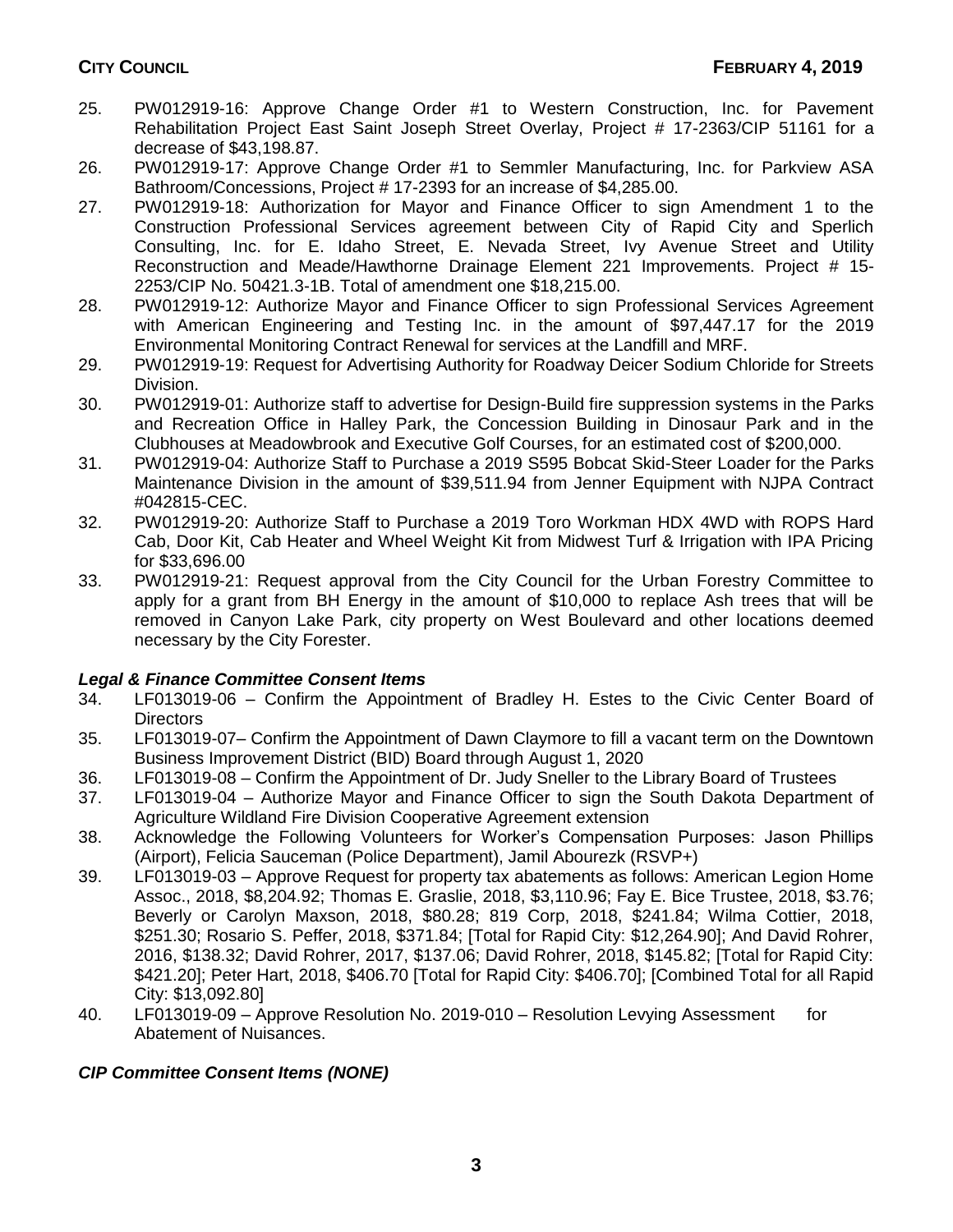#### *Community Development Consent Items*

- 41. LF013019-02 Approve Resolution No. 2019-012 a Resolution Authorizing the Mayor and Finance Officer to Sign Documentation Required for Environmental Reviews Associated with Projects Funded by Community Block Grant Funds
- 42. LF013019-05 Authorize the Mayor and Finance Officer to sign the FY2018 Community Development Block Grant Contract and the Indenture of Restrictive Covenants – Rural America Initiatives (RAI)
- 43. 19TP008 Approve Letter of Support for South Dakota Department of Transportation's INFRA Grant Application

#### *Bid Award Consent Items*

44. CC020419-04.2 - Approve award of total bid for Main Street Valve Repair 5th to West Blvd, Project No. 18-2456 / CIP No. 50705 opened on January 29, 2019 to the lowest responsible bidder Tru-Form Construction, Inc., in the amount of \$409,784.00.

END OF CONSENT ITEMS

#### **NON-CONSENT ITEMS** – Items 45 – 53

*Open Public Comment* – Items 45 – 53 (3-minute time limit per speaker) *Close Public Comment*

#### *Ordinances*

45. LF011619-14 – Second Reading, Ordinance No. 6277, an Ordinance Amending Title Two and Corresponding Sections of the Rapid City Municipal Code to Accurately Reflect Current Departmental Organization.

#### **Recommendation: Approve**

- 46. LF013019-01 First Reading, Ordinance No. 6265, An Ordinance to Amend Chapter 15.26 of the Rapid City Municipal Code to Adopt the 2018 International Mechanical Code. **Recommendation: Approve**
- 47. 18OA016 First Reading, Ordinance No. 6295, An Ordinance to Allow the Historic Sign Review Committee to Adopt Guidelines for Administrative Approval of Sign Permit Applications by Amending Subsection 17.50.080Q of the Rapid City Municipal Code. **Recommendation: Approve**

# 48. 18OA017 – First Reading, Ordinance No. 6296, An Ordinance to Update and Clarify the Criteria

and Procedure for Granting Variances to the Zoning Code by Amending Section 17.54.020 of the Rapid City Municipal Code.

#### **Recommendation: Approve**

49. 18OA018 – First Reading, Ordinance No. 6297, An Ordinance to Amend the LDR-1 Zoning District to add Townhouses as a Conditional Use by Amending Section 17.10.030 of the Rapid City Municipal Code.

#### **Recommendation: Approve**

50. 18OA019 – First Reading, Ordinance No. 6298, An Ordinance to Revise the Conditional Uses in the Medium Residential Zoning District by Amending Section 17.12.030 of the Rapid City Municipal Code.

#### **Recommendation: Approve**

- 51. 18OA020 First Reading, Ordinance No. 6299, An Ordinance to Amend Screening Requirements between Zoning Districts by Amending Sections 17.18.080, 17.20.080, 17.30.070, 17.32.070, 17.36.080 and 17.40.070 of the Rapid City Municipal Code. **Recommendation: Approve**
- 52. 18OA021 First Reading, Ordinance No. 6300, An Ordinance to Revise the Uses Permitted in the Light Industrial Zoning District by Amending Section 17.22.020 of the Rapid City Municipal Code.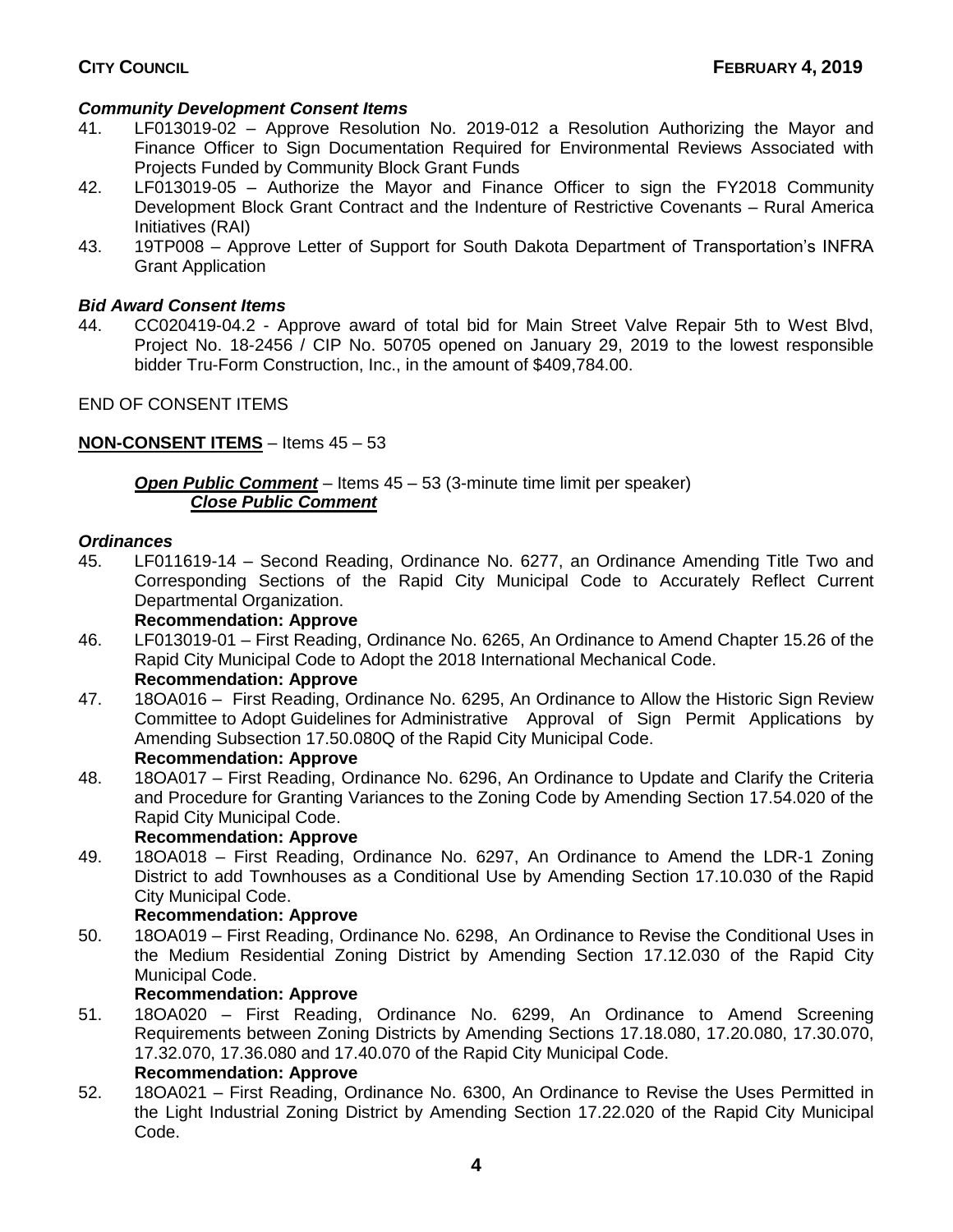#### **Recommendation: Approve**

53. 18OA022 – First Reading, Ordinance No. 6301, An Ordinance to Allow a Car Wash as a Permitted Use in the General Commercial Zoning District by Amending Section 17.18.020 of the Rapid City Municipal Code. **Recommendation: Approve**

*Public Works Committee Items (NONE)*

- *Legal & Finance Committee Items (NONE)*
- *CIP Committee Items (NONE)*
- *Community Development Items (NONE)*
- *Other Board, Commission & Committee Items (NONE)*

*Bid Awards (NONE)*

*Alcoholic Beverage License Applications*

*Reissuance Special Event*

*Mayor's Items (NONE)*

## *Council Items & Liaison Reports (NONE)*

Reconsideration Notices Motion for Delivery of Items from Committee

## *Staff Items (NONE)*

#### *Appeals (NONE)*

*Planning Commission Appeals License Appeals Sign Code Appeals Other Appeals Heard by the Council*

#### **PUBLIC HEARING ITEMS** – Items 54 – 56

*Open Public Hearing (comment)* - *Items 54 – 56* (3-minute time limit per speaker) **[Public Hearing Remains Open]**

*Close Public Hearing (comment)* - *Items 54 – 56*

## **CONSENT PUBLIC HEARING ITEMS** – Item 54 – 56

Remove Items from the "Consent Public Hearing Items" and Vote on Remaining Consent Items

#### *Community Development Items (NONE)*

#### *Alcohol Licenses*

54. Fiesta Tequila Mexican Restaurant LLC DBA Fiesta Tequila Mexican Restaurant, 1001 E North Street, for a Retail (on-off sale) Wine license.